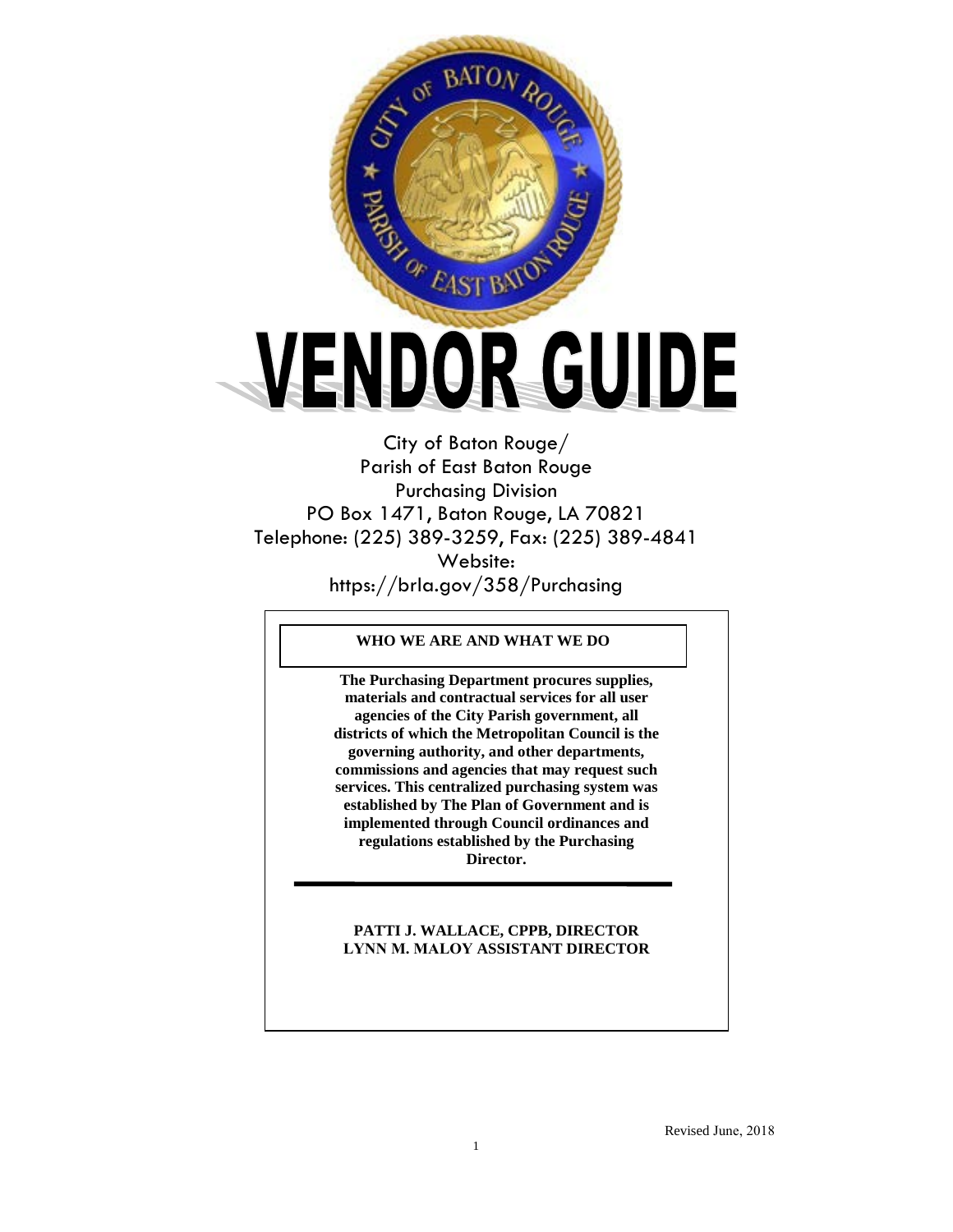# **Introduction**

This guide is intended to acquaint vendors with City of Baton Rouge/Parish of East Baton Rouge procurement processes and encourage them to become suppliers. Procurement is a major activity for the City Parish and the system is designed to comply with sound procurement practices, state law and City Parish ordinances while ensuring fair and equitable treatment of all persons who participate in the process.

The vendor is an important element of this process and your participation is crucial to the success of existing and future programs.

Our intent is to continually look for ways to improve existing programs and create new and innovative programs to obtain the best value for goods and services. In the future, we plan to implement a vendor performance program that will include tracking of contract compliance and performance, recognition of vendor excellence, and vendor training.

To improve our communication with you and familiarize you with our current and future programs, we will be updating our website. Visit us at [https://www.brla.gov/358/Purcha](http://brgov.com/dept/purchase)sing.

This guide is provided as a general guidance to help you understand some of our processes. Nothing contained within this document shall be construed to amend, or override a statute, ordinance, regulation, policy or procedure of the City Parish or the provision of any document used in any competitive procurement process by City Parish.

We reserve the right to modify this guide without prior notice and without issuance of such modification to all holders of this document.

# **Visitation**

Vendors are encouraged to visit City-Parish Purchasing from 9 a.m.-noon Monday through Friday. A scheduled appointment is preferred.

Vendors should bring catalogs, brochures, descriptive materials, and pricing information to familiarize staff with your products and services. During our discussions, we can familiarize you with our processes and make recommendations about potential department users of your products and services.

**NOTE: The City Parish does not have a set aside program for small, woman owned or minority owned businesses. We do however, have programs targeted to improve our vendor diversity and increase our use of such businesses to the greatest extent possible.**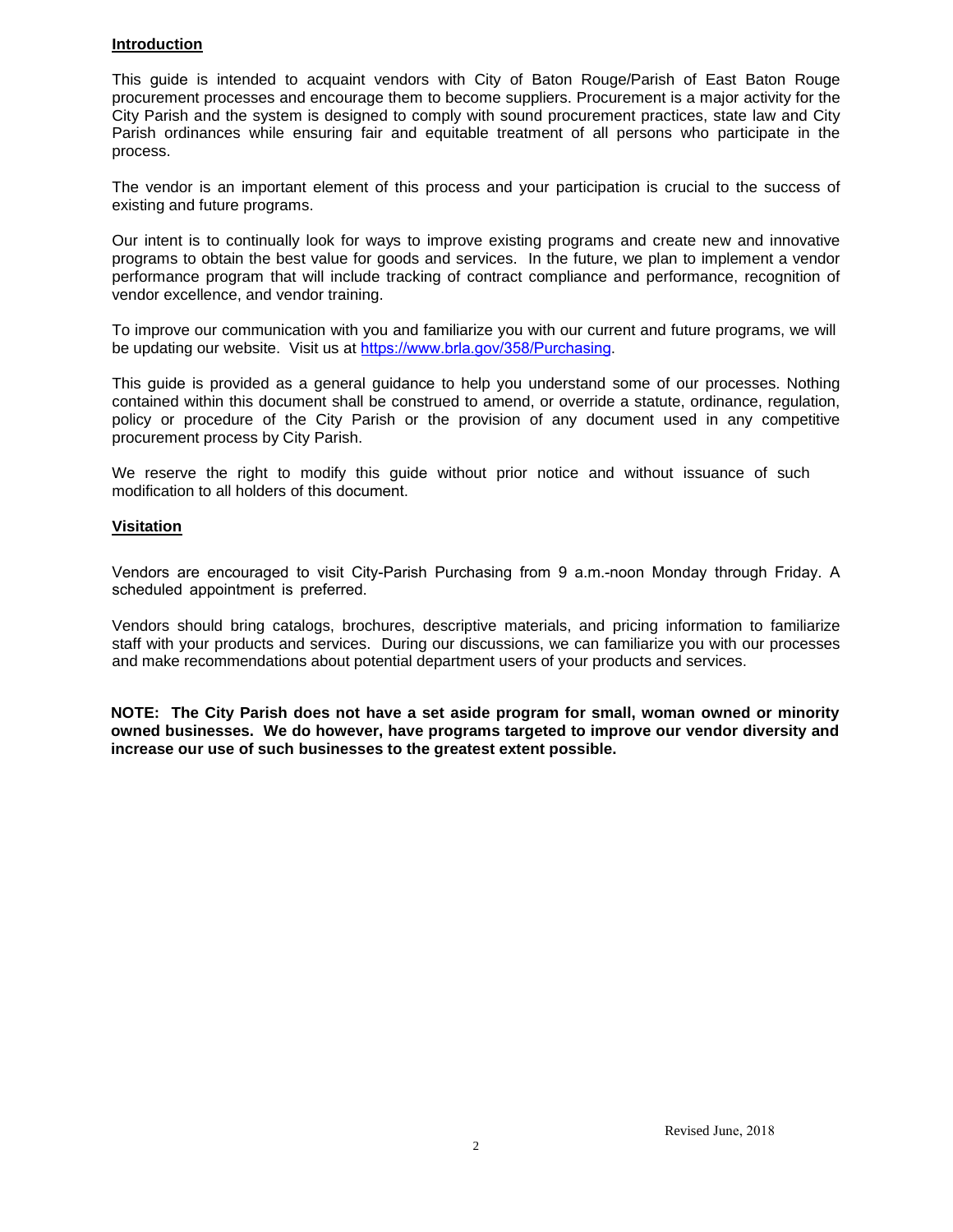#### **Bidding Procedures**

Competitive bidding is required for most purchasing processes. To assist us with this requirement, we invite your company/organization to participate in bidding City Parish work by registering online through the City-Parish Vendor Self-Service (VSS) portal. [Detailed registration instructions c](http://brgov.com/dept/purchase)an be found at http://brla.gov/vss.

Hopefully, the information in this guide will give you a clearer understanding of the operation of City Parish Purchasing. We encourage all qualified vendors to participate in offering their goods and services to the City Parish.

#### **City Parish Purchasing is located at:**

**222 Saint Louis Street 8th Floor, Room 826 Baton Rouge, Louisiana 70801 Phone: (225)389-3259 Fax: (225)389-4841.**

#### **Mail to: P.O. Box 1471, BR, LA 70821**

A **bidder's response** constitutes the vendor's offer to sell to the City Parish specific items or services at a firm price, under the contractual terms and conditions outlined in the bid request.

If an **error** is made in extending total prices, the unit price will govern. Under no circumstances will a unit bid price be altered or corrected.

At the time of a formal bid opening (for materials, supplies or equipment estimated to cost more than \$30,000), vendors may record the results; however, final awarding of the bid will not be announced at this time. Vendors may obtain copies of the bid tabulation at http://city.brla.gov/dept/purchase/bidresults.asp.

Any bid or amendment received after the bid opening date and time will not be considered for award for any reason or cause whatsoever.

All late bids will be returned unopened to the vendor upon request.

Please monitor our website for a listing of bid opportunities at http://ci[ty.brla.gov/dept/purchase/bids.asp](http://www.brgov.com/dept/purchase/bids.asp).

All vendors awarded contracts/purchase orders for services performed on City Parish property will be required to provide insurance inclusive of naming the City Parish as an additional insured.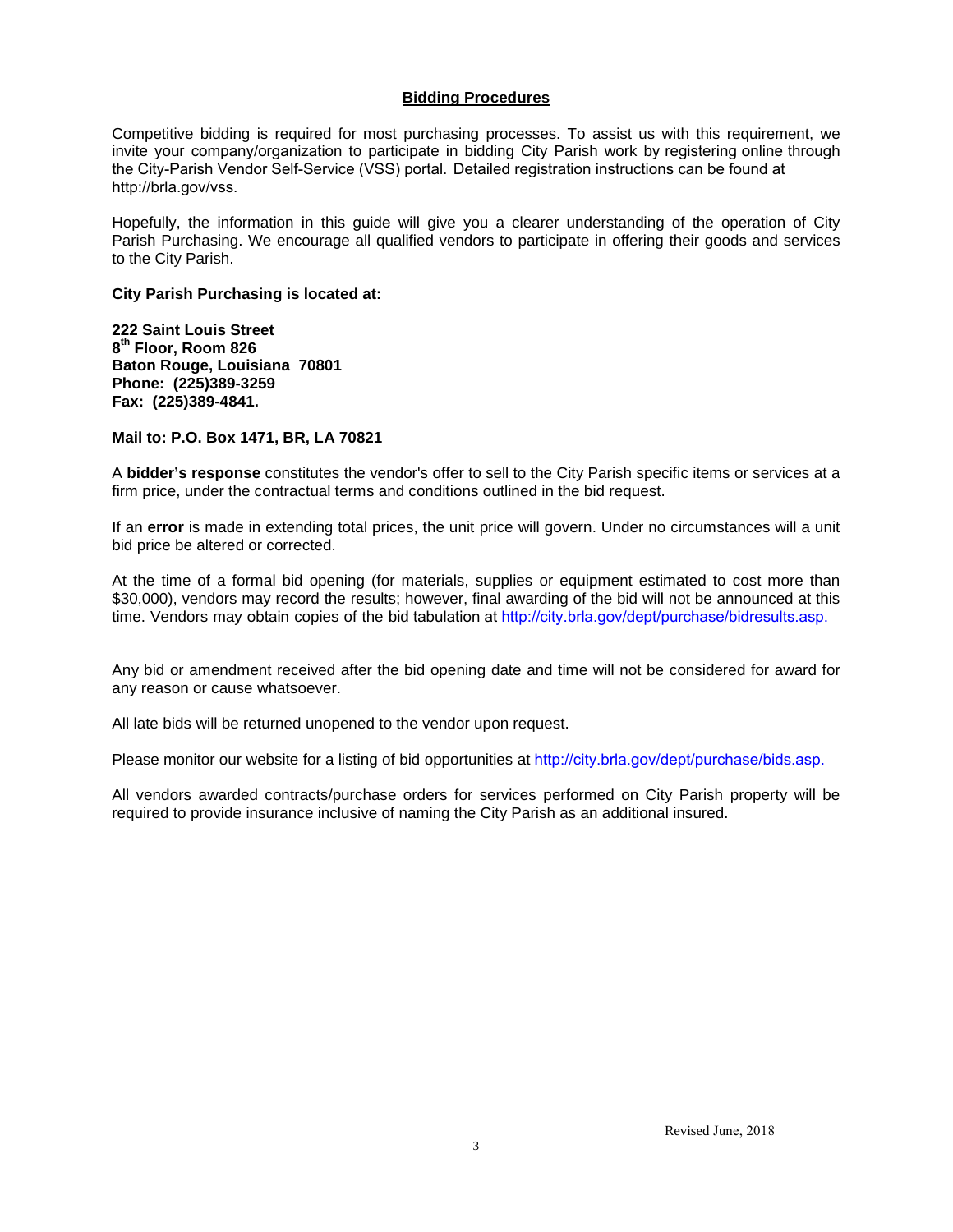# **Preparing a Response to an Invitation to Bid (ITB)**

The following should help you prepare and submit bid documents when competing for City Parish business.

- 1. Thoroughly read and understand the bid documents, including all specifications, terms, and conditions in the solicitation. Unless otherwise specified in the solicitation, a bidder may contact the buyer whose name appears on the bidding documents for clarification of specifications or terms and conditions.
- 2. Indicate the bid price in the proper areas of the bid form for the unit requested. Prices must be typed or written in ink. Corrections, erasures, and clarifications of pricing information must be initialed by the person signing the bid. Prices must be complete, including transportation prepaid by bidder to destination. Prices must be firm for acceptance for a minimum of sixty (60) calendar days, or as stated in bid documents.
- 3. Indicate brand name, model and number when requested. Any alternates must meet or exceed the minimum specifications as outlined in the solicitation and may be bid ONLY if allowed by bid documents.
- 4. Indicate delivery terms and shipment information on the bid form, when required. Bids other than F.O.B. destination may be rejected.
- 5. Bids must be signed by a person authorized to bind the vendor.
	- A current corporate officer, partnership member or other individual specifically authorized to submit a bid as reflected in the appropriate records on file with the Secretary of State; or
	- An individual authorized to bind the vendor as reflected by an accompanying corporate resolution, certificate or affidavit; or
	- An individual listed on the City of Baton Rouge vendor enrollment as authorized to execute bids by signing the bid, the bidder certifies compliance with the above.
- 6. Bidders should ensure that correct company name is indicated on the bid form.
- 7. Indicate a telephone number in the space provided and a fax number if available.
- 8. Submit bid in the envelope provided to ensure recognition as a bid and be identified with the file number, bid opening date and time. If you use another envelope, always mark the outside of your envelope with the file number or solicitation number and the bid opening date and time. Purchasing will not be responsible if a bid is not recognized on time because of use of an improper envelope or lack of proper marking.
- 9. Submit the bid prior to the date and time specified in the solicitation. If bids are mailed through an expedited mail service such as Overnight Letter, Federal Express, etc., the bid must arrive at the Division of Purchasing prior to the scheduled bid opening date and time. Late bids will not be considered for award.
- 10. Include literature, if required in the ITB, so that the Division of Purchasing can verify that the product offered meets specifications.
- 11. When samples are required be sure they are labeled with the appropriate solicitation or file number and arrive by the time specified in the bid.

# **Mistakes Commonly Made by Vendors When Preparing a Bid**

- Failure to sign the bid documents or indicate intent to be bound
- Failure to mail or submit bid document in a timely manner
- Failure to submit samples or literature on specification when required
- Failure to submit a bid bond when required or bid bond amount is insufficient
- Failure to respond to mandatory requirements contained in the bid invitation such as: furnishing bid bonds, mandatory price list, returning all pages when mandatory, etc.
- Failure to submit the bid in the envelope provided by the Division of Purchasing or properly identifying the bid on the outside of the envelope if a plain envelope is used, or mailing the bid to the requesting City agency for whom the solicitation was issued
- Failure to indicate on bid when bidding other than specified
- Changing the F.O.B. point to something other than "agency destination"
- Taking exception to terms and conditions of the ITB or requiring the Division of Purchasing to agree to the laws of another state• failure to visit the jobsite (when required) failure to submit bid on the City-Parish's standard forms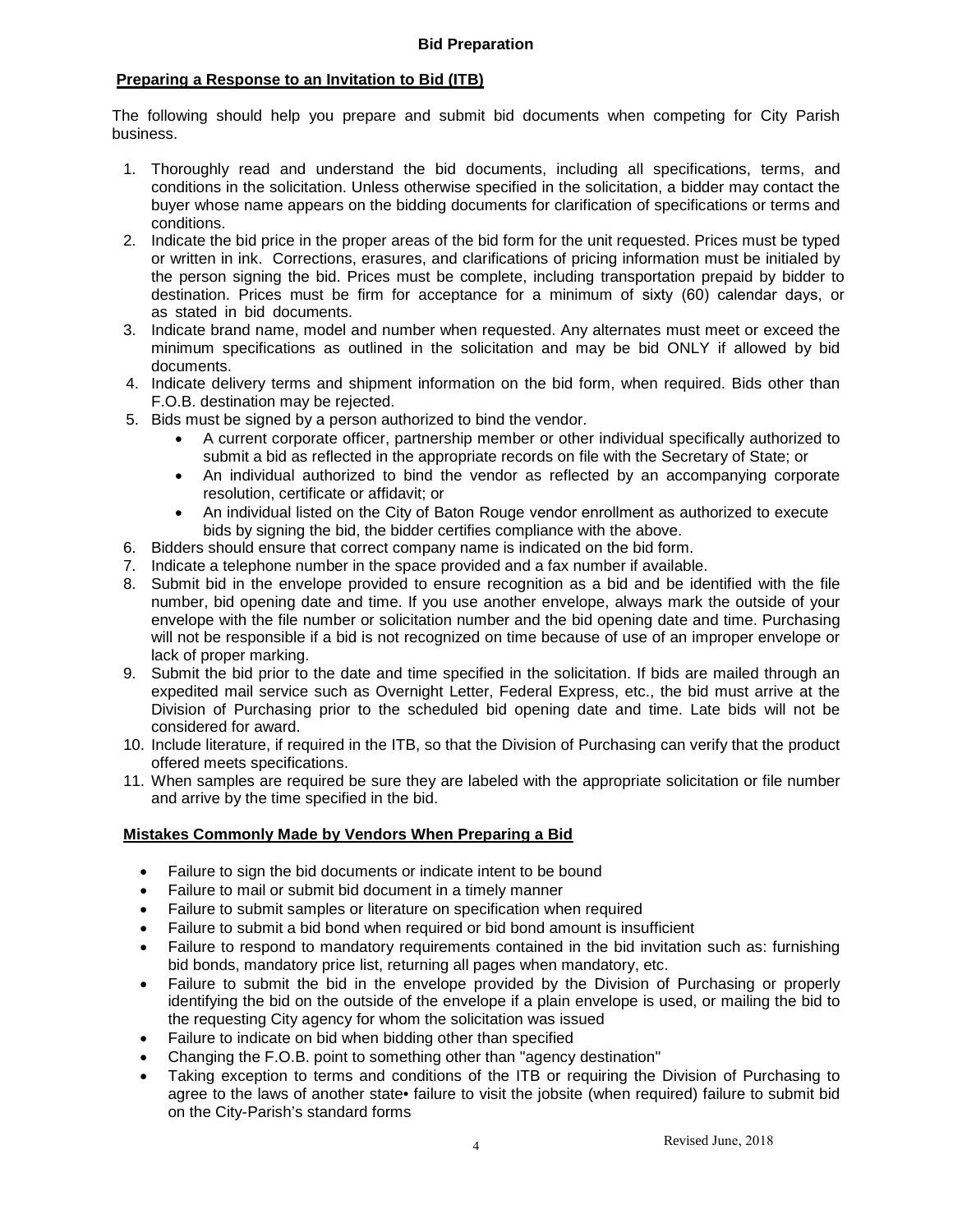# **Faxed/Email Bids and Addenda**

**Faxed/Email bids are not acceptable for sealed bids.** A faxed/emailed bid does not guarantee the integrity and confidentiality of the sealed bid process. Faxed/emailed bids are allowed for emergency procurements and when authorized by statute or ordinance and when identified as such in the bid documents.

• Faxed addenda are acceptable provided your original bid and addendum have been received and time-stamped before the published bid opening date and time.

## **Withdrawal of Bids**

A written request for the withdrawal of a bid or any part thereof will be granted if the request is received prior to the specified time of opening. If a bidder withdraws a bid, all bid documents shall remain the property of the City Parish, unless return is requested in writing.

# **Bid Bonds**

A bid bond may be required. When required, the amount of the bid bond will be stated in the solicitation as a set amount or as a percentage of the total bid amount. Bid bonds must accompany the bid. A bid bond, cashier's check, or certified check is acceptable made payable to the City of Baton Rouge. Bid bonds remain in the file. Checks are returned to the bidders after the award is made.

## **Performance Bonds**

A performance bond may be required. When required, the amount of the performance bond will be stated in the solicitation as equal to or a percentage of the contract sum. The successful bidder will be notified by letter to secure a performance bond according to solicitation requirements.

The Bond must be received within the time specified from the date of notification. If the bond is not received within this period of time, Purchasing reserves the right to award to the next acceptable low bidder, or to reject all bids and rebid, whichever is in the best interest of the City Parish.

## **Specifications**

Specifications are usually developed by the using agencies and Purchasing working together as a team. The primary purpose of a specification is to provide a basis for obtaining a product or service that will satisfy a particular need at an economical cost. Specifications are written to invite maximum reasonable competition unless otherwise statutorily exempted.

Maximum efforts are made to ensure that specifications are not unduly restrictive. By nature, however, a specification sets limits and thereby eliminates, or potentially eliminates, items that are outside the boundaries drawn. Bidders should notify Purchasing if they determine specifications are unduly restrictive. Brand names, models and numbers may be provided to indicate a quality level; however, alternate brands on equivalent products are given every reasonable consideration unless the solicitation indicates otherwise. Louisiana statutes allow for proprietary specifications when properly justified and approved.

## **Bid Openings**

Bidders may attend bid openings, but no information or opinions concerning the ultimate contract awards will be given at the bid opening or during the evaluation process. Prices will not be revealed on Request for Proposals (RFP) at the proposal opening, only proposer names read.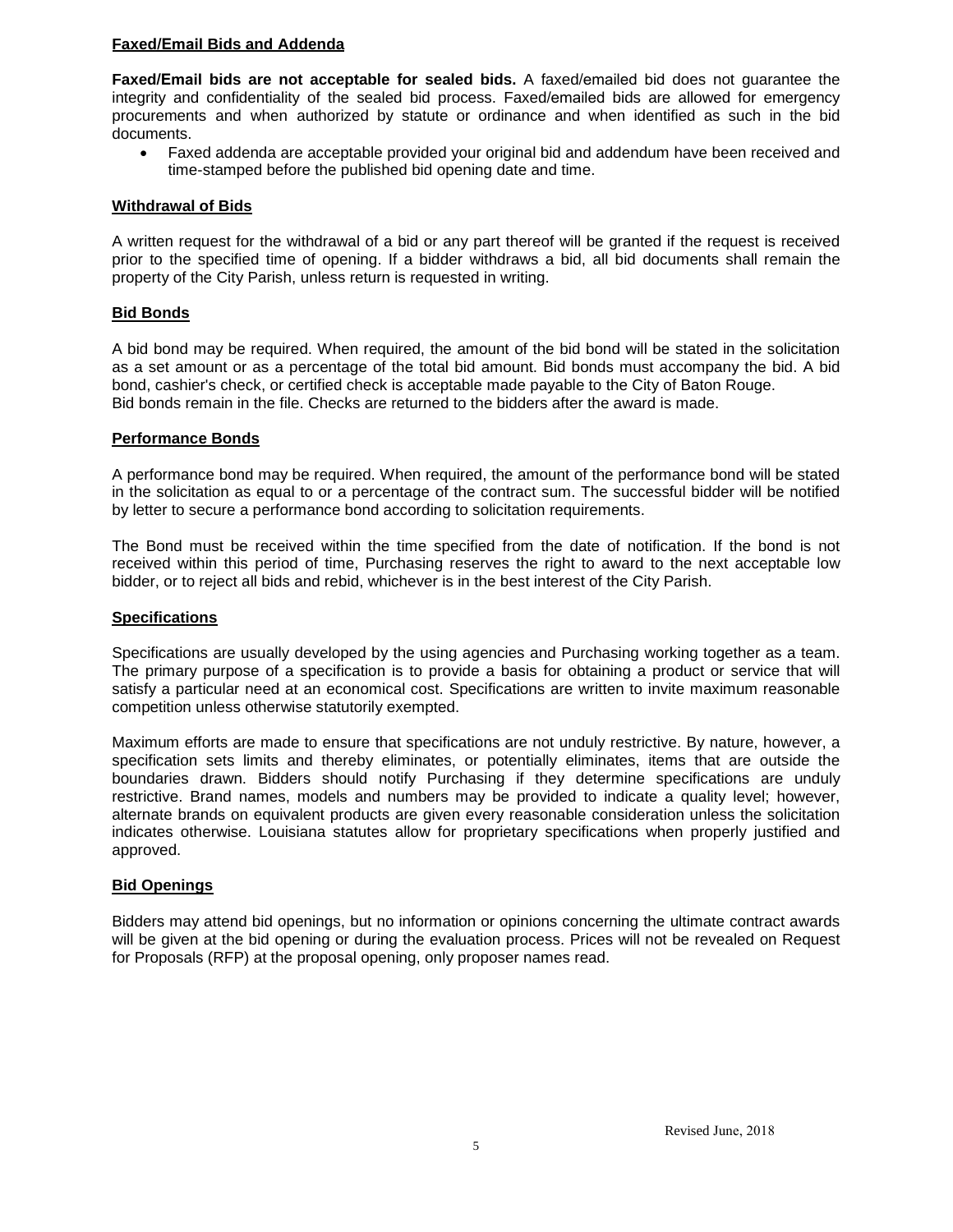# **Directory**

City-Parish Purchasing is located at 222 Saint Louis Street, 8<sup>th</sup> Floor, Room 826, Baton Rouge, Louisiana 70801, telephone - (225)389-3259, FAX (225)389-4841. The mailing address is P. O. Box 1471, Baton Rouge, Louisiana 70821. Purchasing website address is [https://www.brla.gov/358/Purchasing](http://www.brgov.com/dept/purchase/).

Vendors are encouraged to visit City-Parish Purchasing 9:00 AM - 12:00 noon, Monday through Friday. A scheduled appointment is preferred.

When visiting Purchasing, vendors should bring brochures, photographs, descriptive materials and price lists that would familiarize the Purchasing Analysts with your products and services.

#### **Eligibility to Bid**

All vendors desiring to provide goods and services through the City-Parish Purchasing Division must register online through the City-Parish Vendor Self-Service (VSS) portal at http://brla.gov/vss.

City-Parish Purchasing reserves the right to request additional information to fully determine the vendor's capability.

# **Bidding Procedures**

A bid is a response to an invitation to bid and constitutes the vendor's offer to sell to the City-Parish specific items or services at a firm price, under the contractual terms and conditions outlined in the bid request.

A positive response to a request for bids is our only indication of your interest in City-Parish business. Failure to respond on four (4) consecutive requests for bids may cause your name to be removed from the bidders' list. You are requested to submit a "No Bid" response, if unable to bid.

All bids must be submitted on the forms furnished for this purpose and must be filled out in ink or typewritten, signed in ink and mailed in the envelopes provided unless otherwise provided for in bid.

Please do not erase, correct or write over any prices or figures necessary for the completion of the bid. If a correction is necessary, each one must be initialed. Failure to comply with the requirements may cause your bid to be disqualified.

If an error is made in extending total prices, the unit price will govern. Under no circumstances will a unit bid price be altered or corrected.

Bids, or any part thereof, may be withdrawn prior to the time of bid opening by a formal written request. Bids may not be withdrawn after being opened unless bidder claims a patently obvious clerical or mathematical error in accordance with State law.

Specifications should set out the essential characteristics of items being purchased but written in a manner to invite open competition. Any manufacturer's names, trade names, brand names, or catalog numbers used in the specifications are for the purpose of describing and establishing general quality levels. Such references are not intended to be restrictive unless the invitation to bid specifically states that only the brand specified will be considered for reasons of compatibility, etc.

When required, samples must be furnished at the specified time and date; otherwise this may be cause for the bid to be rejected. Samples must be submitted under separate cover, marked plainly with name and address of bidder, bid number, bid opening dated, and correspondence indicating whether or not bidder desires return of the sample. If the sample is to be returned, shipping must be provided by vendor.